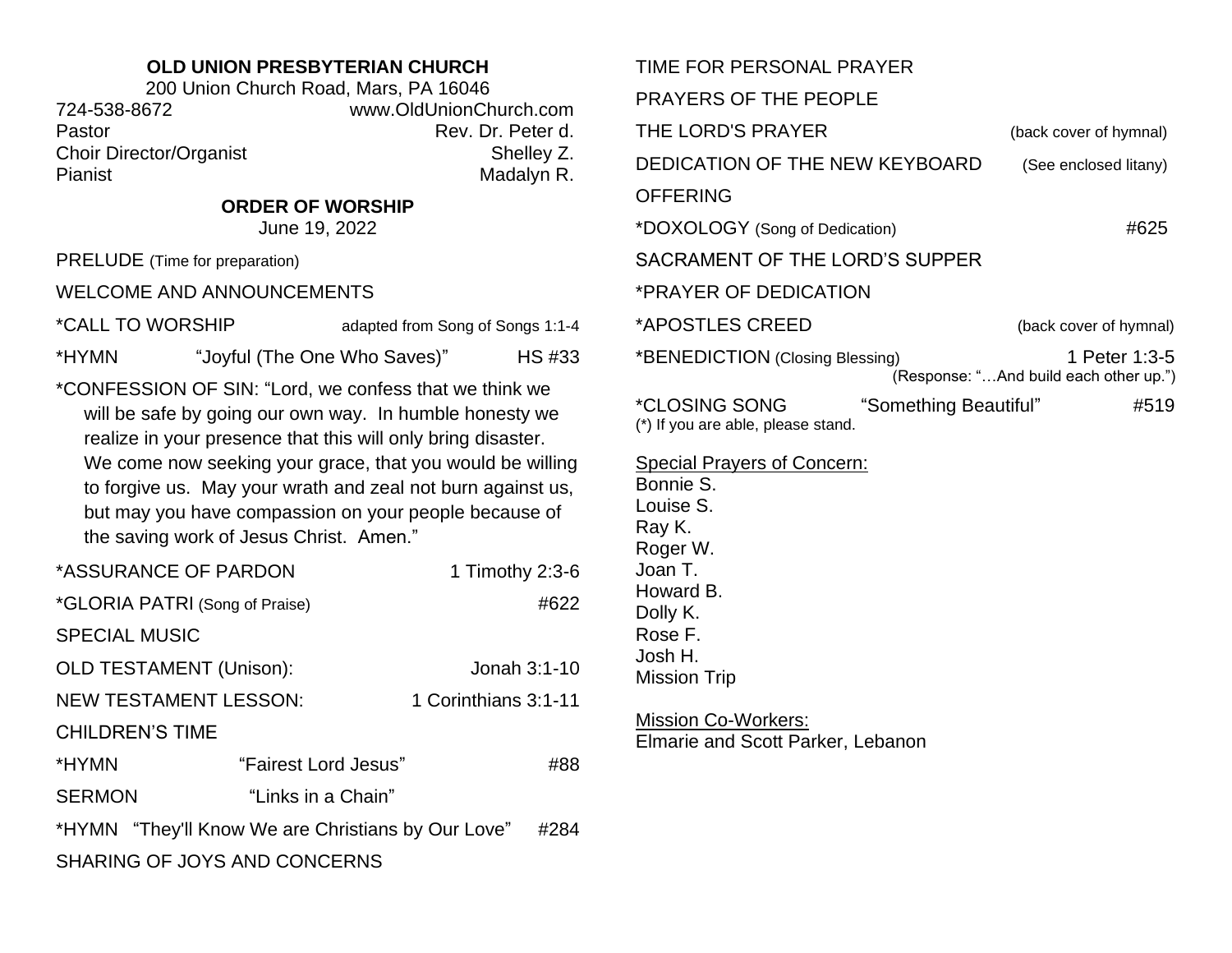## **ANNOUNCEMENTS**

Craig M will lead this morning's Scripture readings, and Kelsey S. will lead Children's Time.

This morning's Prayer of Confession is inspired by Deuteronomy 29:19-20.

During worship this morning we will dedicate our new keyboard, given in memory of Gerry C.

Please join us in the fellowship hall after worship as we pack food for the students of Longmore Academy.

The session will meet tomorrow evening at 7:00.

The finance committee will meet Tuesday at 7:00 PM.

Weather permitting, we will worship outside next week.

Please speak with the pastor if you would like to learn about becoming a member of Old Union Church.

We will have a cemetery work day on Thursday, beginning at 8:00. Bring your shovels!

We will have a Red Cross blood drive on Thursday June 30, 1:00-6:30. Please speak with the pastor if you would like to help with registration for all or part of the afternoon.

## Collection bins in the lobby:

Butler High School: personal hygiene and feminine products Lighthouse: shopping bags

The Evans City Food Cupboard needs baked bean for June.

## **LITANY OF DEDICATON**

LEADER: To the glory of the Father, author of all goodness and beauty, giver of all skill of mind and hand, we dedicate this keyboard.

PEOPLE: In faith in our Lord Jesus Christ, who has inspired us to offer our best in music and song for his praise, we dedicate this keyboard.

LEADER: Moved by the Holy Spirit, our guide in the worship of God and our helper in the understanding of truth and beauty, we dedicate this keyboard.

PEOPLE: To comfort the sorrowful and to cheer the faint, to give voice to our praise and lift our joy to the heavens, we dedicate this keyboard.

LEADER: To lift up the melody of psalms and hymns and spiritual songs in such a way that we may go forth from this place to do God's holy will, we dedicate this keyboard.

PEOPLE: We thank you, O God, for the gift of music that lifts our hearts to you. In recognition of how you have moved your people to provide this instrument, grant that it may serve you by showing forth your praise.

LEADER: May your glory fill this place, and may your Spirit dwell in the hearts of your people, that we may share in the great song of praise that surrounds your heavenly throne.

PEOPLE: Kindle the flame of devotion, that all who gather here may worship you in spirit and in truth.

ALL: Bring purity and peace to our hearts, and lead us in the way of eternal life. Amen.